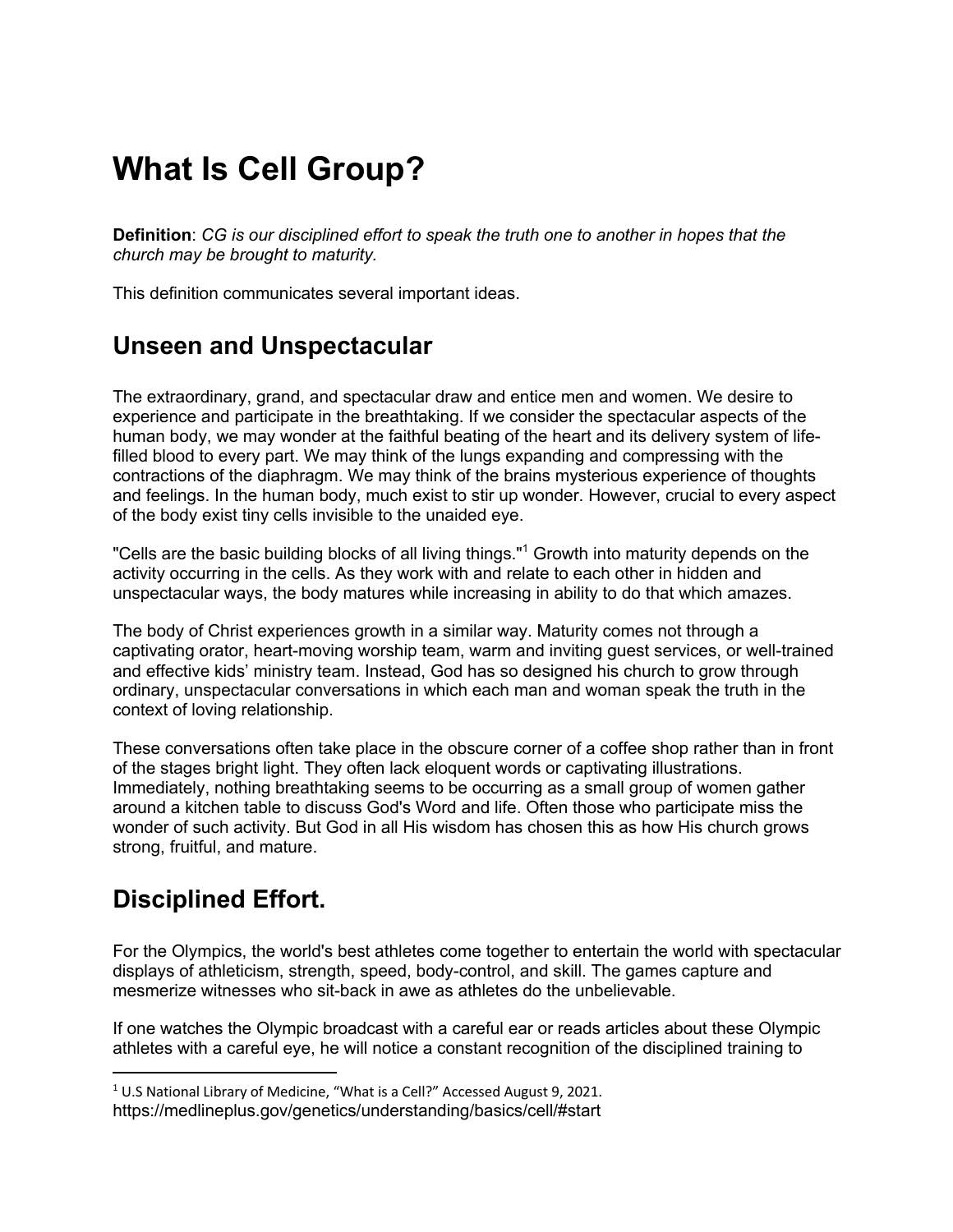which each athlete subjected himself or herself. In each case, the jaw dropping performance came through a disciplined lifestyle. They observed their diet, their exercise routines, and their practice techniques with great discipline fully convinced that the improvement and greatness they desired would only come through doing the right practices in a controlled and repeated manner.

Similarly, if the church desires to grow into the mature, radiant, beautiful, glorious, and praiseworthy body of Christ, she must give herself to the disciplined work of speaking the truth to one another. Each member must learn the discipline of knowing the Scriptures, repentance, confession, praise, meeting together, listening well, and speaking rightfully.

Those activities require discipline because they oppose our natural desires and tendencies. Naturally we cover our sins; we do not expose them. We prefer running around busy with tasks over stopping so that God by His Word and Spirit might work on us. We prefer remaining quiet rather than speaking with authority and confidence. We find it easier to sit back and identify the needed changes in others thinking, feelings, and actions than to ask others to join us in our struggle to be transformed in our own thinking, feelings, and actions.

Speaking the truth one to another may be simple, but the maturity such activity will bring only comes to those who discipline themselves. We acknowledge the significance and difficulty, so we include "disciplined effort" in our definition.

# **Speaking the truth.**

Recently the culture has adopted the value of "Speak Your Truth." When one speaks his truth, he cast off the pressures to conform and the fears of judgment by others so that he might say openly and live out freely what he genuinely feels and thinks. "Speak Your Truth," is a call to forsake phoniness by acting in line with your head and heart. If you think it then act as if it is reality. If you desire it do not deny yourself any longer.

When Christians gather to "speak the truth" to one another they engage in an activity much different than the self-assuring back-and-forth found in the culture. In contrast to the culture, biblical "speaking the truth" differs in several ways.

#### **God's Truth Gives Freedom to Be Honest.**

The culture has diagnosed two obstacles to honesty. A desire to conform/blend in and a fear of being judged/ excluded. We think in our hearts, "If people truly knew what I desired or how I felt or what I thought, they would know I do not belong here. I do not fit in. I do not meet the standard." These obstacles keep us performing a certain way in sight of others while keeping our thoughts and desires tucked away behind a curtain.

Thankfully, the gospel comes with power to release us from the cycle of conformity. The truth of God reveals our identity and purpose while also enabling us to walk accordingly. In addition, the gospel frees us from the fear of judgment and exile by announcing to us that the supreme judge has declared us innocent, spotless, and guiltless. The Christian who believes the truth has freedom to say, "This is how I think and feel." She no longer must pretend or perform an act while hiding the true contents of her mind and heart.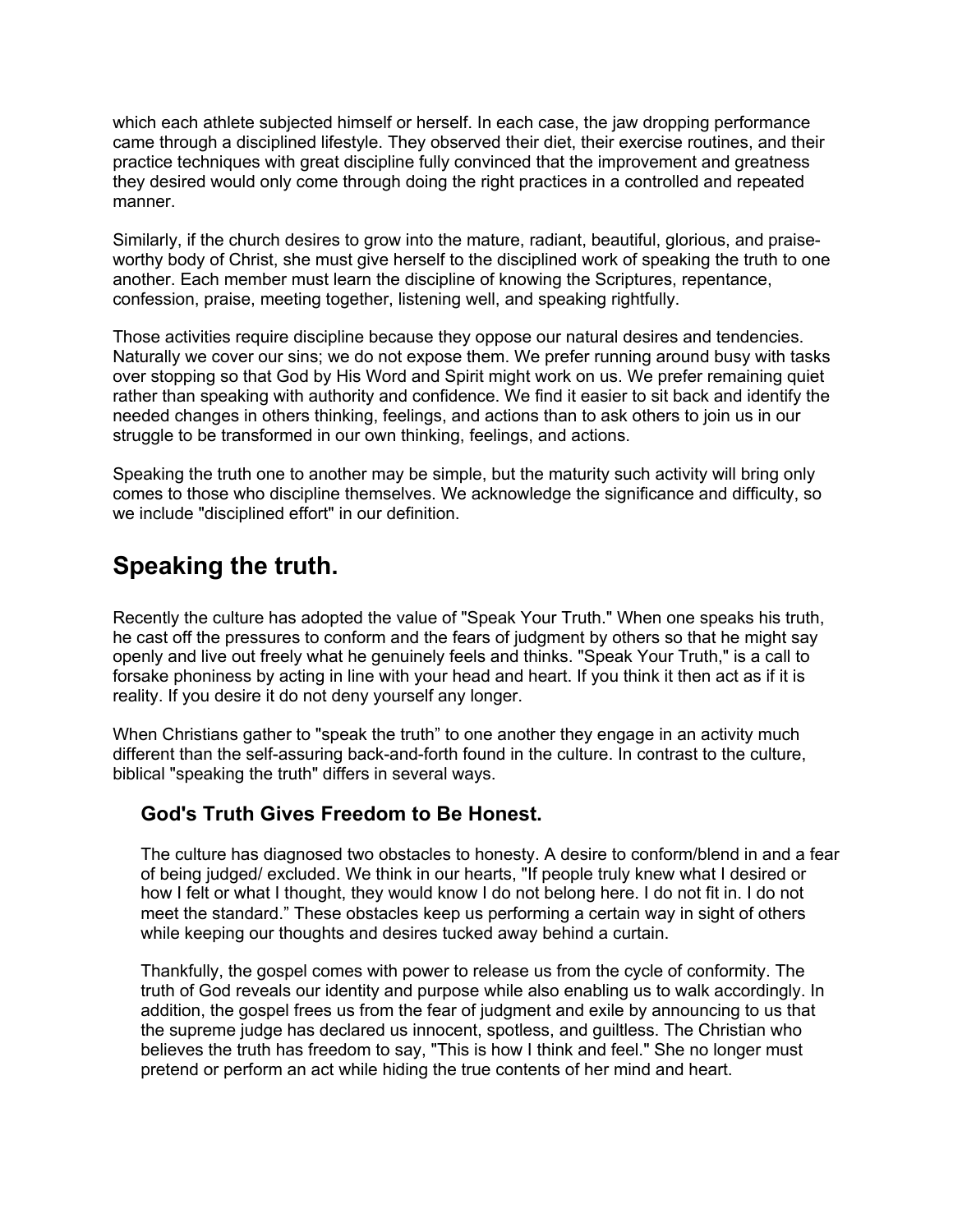#### **God's Truth Exposes "Our" Truth.**

Our hearts possess great power to deceive. Men and women struggle to know and understand their own hearts. Making sense of your thoughts can prove quite the tasks. Humans experience a complex and often competing variety of thoughts and feelings.

Thankfully, God's truth sheds light into the deep, dark corners of our soul. His truth has sharp edges that cut the heart leaving its true contents exposed and discernable. The "Speak Your Truth" movement relies upon you to know and understand your own mind and heart. The practice of speaking God's truth enables you to know it and understand it rightly.

#### **God's truth judges "your" truth.**

The culture elevates your truth to a place of authority. Your truth has position to judge all alternate truth claims while possessing the authority to command your actions. In this world, you answer to "your truth" - the true thoughts, feelings, and desires of your heart and mind. To disobey these has become the cultures understanding of sin.

Rather than elevating their thoughts and feelings, Christians subject themselves to the truth revealed by God. Whenever the truth judges their thoughts to be futile or their desires to be corrupt, they repent. They turn from "their" truth, and they adopt God's. They submit their practice to the thoughts and desires consistent with God's truth rather than their own.

### **One to another.**

While the current culture celebrates men and women who speak "their" truth, the culture equally despises those who assert "the" truth. Claims of truth that reach beyond the individual have been deemed as intolerant, unloving, arrogant, and oppressive. Even clearly observable realities such as humans are born as male or female must not be asserted with certainty, for such claims will pressure and burden those who prefer being something they are not. Even the truth - God made man male and female - restricts some from speaking "their" truth; therefore, "the truth" must be muted.

Christians possess a different perspective on truth. They intentionally engage in this activity of "speaking the truth one to another" for several reasons.

#### **God's truth is good.**

They love the word of God. To them, God's truth is sweet as honey and more valuable than gold.

#### **The end of "your" truth is destruction.**

There is a way that seems right to man but its end is destruction. Those who follow their heart's desire will reap ruin. When men choose to obey their own understanding and do what their own eyes deem right will fall into a pit. Knowing this, Christians love each other well when they speak God's truth to each other. Their tongues and lips are used by God to give light and grace so that they together might walk no longer as children of darkness.